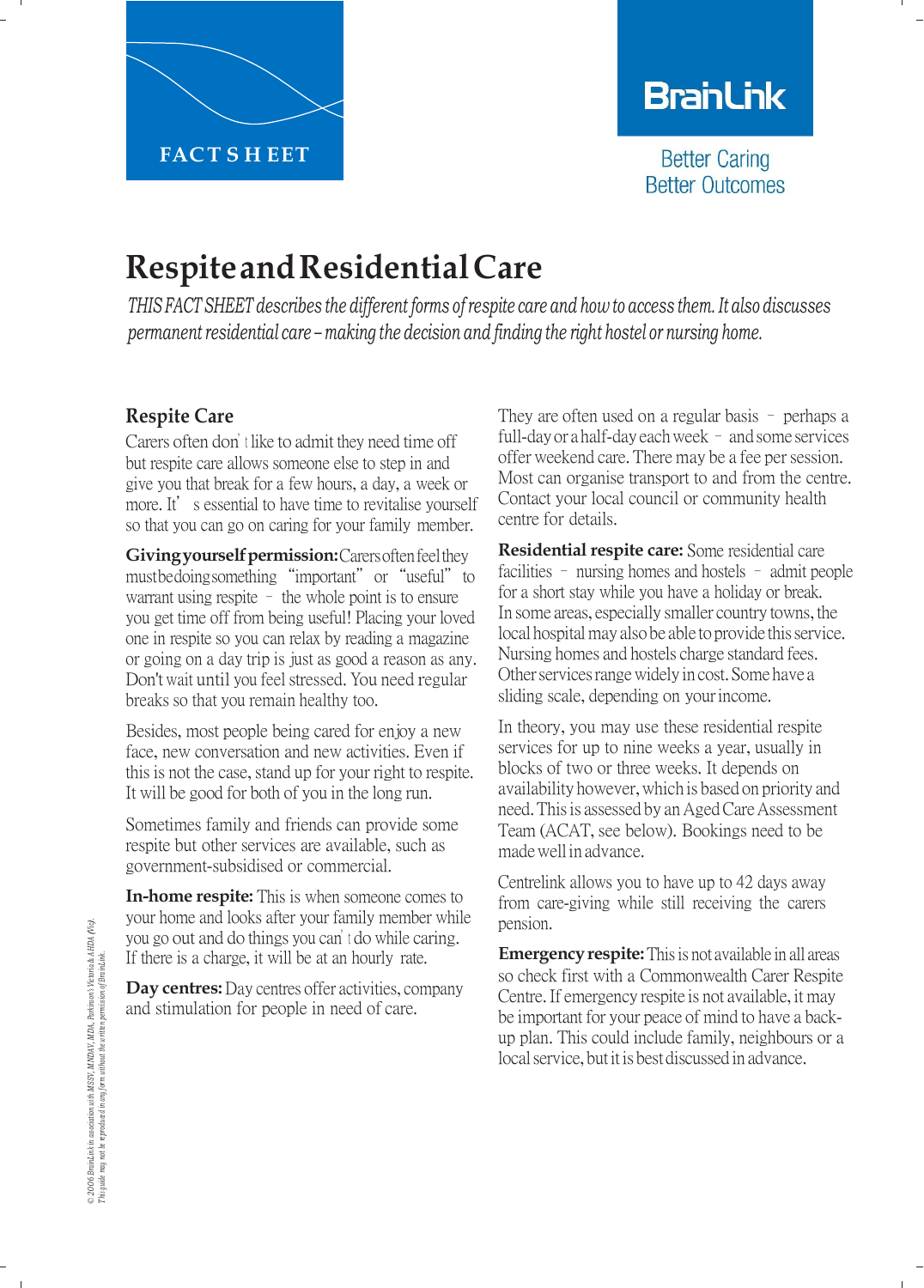## **Permanent Residential Care**

There are many reasons why people move to a hostel or nursing home. Deteriorating health and physical abilities may mean the person can no longer be managed at home. Sometimes their behaviour can be the trigger. For instance, a person's condition may cause them tobecome aggressive. Maybe your health has deteriorated and you need to go into hospital or you are no longer physically capable of caring. Perhaps there are other family demands, your back-up help is no longer available or the services you need are not available locally.

**Making the decision:** Whatever the reason, making the decision about permanent residential care

is difficult and feelings are often mixed. Carers describe feeling relief and guilt, pride in what they have done, yet a sense of failure that they can no longer continue. There may be a sense of freedom but also a sense of loneliness, and worry about the care their family member will now receive.

**Involve your family member:** Ifpossible, itis best to consider and plan this move together with your family member before relocation becomes necessary. A person who is mentally alert should always be involved in this planning. Even where thinking skills and insight are blunted, it usually helps to involve the person as far as possible. Preparation and planning make the transition easier for everyone, though this is not always possible. The most difficult situations occur where a person has to be moved suddenly because of a crisis.

**The rewards:** Many carers find that once the move is made, it opens a new dimension in their relationship with the person. Without the physical burden of caring, you are free to relax and enjoy each other' scompany. If it is physically possible, the person can still go out with you to visit home, have a meal or go to a movie.

**Issues to explore:** You may consider visiting potential nursing homes or hostels and find out more information about them. Issues you might want to consider include:

- What nursing home or hostel care is available nearby?
- › Whatinformationandadvicewillhelpin making the decision? Where do I find it?
- › HowcanImakesurethatmyfamily member receives the best care?
- › Howwillweknowwhenthetimeisright?
- › Howcan <sup>I</sup> continue to be <sup>a</sup> carerwhen he orshe goesinto residential care?

You will have the opportunity to discuss these issues with an ACAT member (see below) when your family member is assessed for residential care. Otherwise, your condition-specific support organization.

**Hostels:** Hostels are available for people who need some help with everyday living. Each person has their own room with a private or shared bathroom. Meals are served in a dining room and other services are provided. Qualified staff are available to help with activities such as dressing, laundry, medication and bathing.

Hostels usually charge fees based on the person's financial situation, and these fees are limited to make sure that the person retains set amounts of assets and income.

**Nursing homes:** Nursing homes are for people who need full-time nursing and substantial help with personal care. Nursing homes are run by private companies, government departments and church groups.

#### **Aged-Care Assessment Teams (ACATs)**

Before a person can enter a hostel or nursing home or receive certain community services, they must be assessed by an Aged-Care Assessment Team (ACAT). ACATs are independent teams who assist frail, older people and their carers to identify what kind of care will best meet their needs.